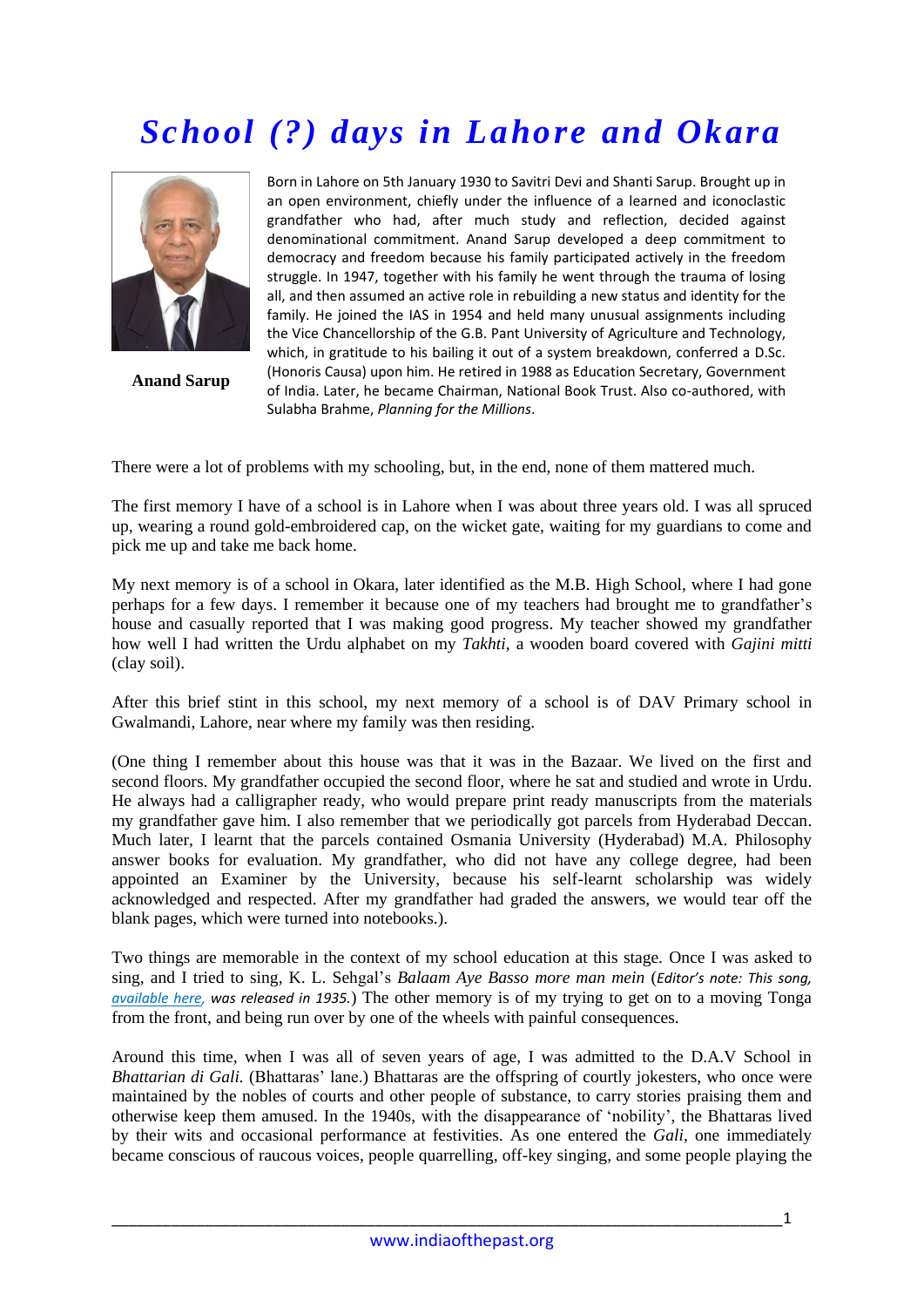*dholak* (drum). I got the impression that none of the Bhattaras sent their children to the school. It did not fit into their itinerant life style.

This school was cut off from outdoor life. Within its walls was a quadrangle of paved bricks, shaped like a postage stamp, in which the children and the handful of teachers congregated in the morning to prayers and then dispersed to their classes. During the mid-day break, boys took out their packets of food and ate it in the noisy half hour. There was no tuck shop.

I was not a good student. Yet, because this sort of thing was encouraged at home, I asked any question that came into my head. My class teacher believed that I deliberately obstructed the class. He had this wholly ineffective foot rule, with which he tried to discipline his class. I was punished in his class every day. It was no big deal for me.

One day, I ran into real trouble. During the recess, while wrestling with some boys, I dislocated my arm. I did not report it to anyone and, with some friends, quietly went home, where my mother gave me and my friends some carrot Halwa. Later, my father re-set my shoulder without any fuss.

Next day in school, I was taken to task for going off from school without reporting the dislocation and without permission. So, this time I was punished good and proper with a cane. Naturally, I went home quietly, crying bitter tears. When my grandfather found out, he was extremely angry: why did the school punch me when I had committed no crime? In any case, why should students be beaten up at a time when education was supposed to be imparted without corporeal punishment?

Next morning, my grandfather came to the school and discussed the whole incident with the Headmaster. Though he was very respectful towards my grandfather, he did not budge. He explained that many of the boys were so rowdy and disinterested in studies that they had to be brought in line with a firm hand. I do not know the details of what happened but my grandfather returned home very unhappy.

Next morning when I got ready to go to school, my grandfather asked me if I really wanted to go to school. Who wants to go a school where daily rapping on the knuckles was inevitable? But I kept quiet till my grandfather said that if I did not want to go to school, I needn't go. Then, I said "Hurray" under my breath, threw my satchel and went back to my mother.

This happened when I was seven years old and in class three. During the next five years, I did not join any regular school. The main reason was that my father changed jobs twice, and both the jobs involved change of residence to the outskirts of Lahore City. First, we went to Badaami Bagh, where my father took over as the Manager of Saraswati Industries Ltd. We lived within the campus of the factory manufacturing cold start crude oil engines. Our house was very nice and commodious and had a very nice lawn in front. But, there was no school nearby. So, my elder sister, my younger sister and I lived by ourselves.

We were never bored. There was so much happening all around and besides, if we went upstairs, we could see steel rods being made with a battery of Rolling Machines into which red-hot iron rods were fed to get the rods of the thickness required. The system was very noisy but no one minded the noise after a while.

When my mother delivered my younger sister Pratibha at home, the senior employees of the factory expressed disappointed. They said if a son had been born, they would have got sweets to eat but now like the family, they had to accept God"s Will. Immediately, my father sent for a lot of *Laddus* and *Barfie*, and distributed these to everybody, saying that in his house, there was no discrimination between a boy and a girl child. This little girl became a great favourite of the compound and I remember her standing at the edge of the veranda and spitting down outside and exclaiming: "*main wee chittie merie thuk wee chittiie*" (Look, I am fair complexioned and so is my spittle.)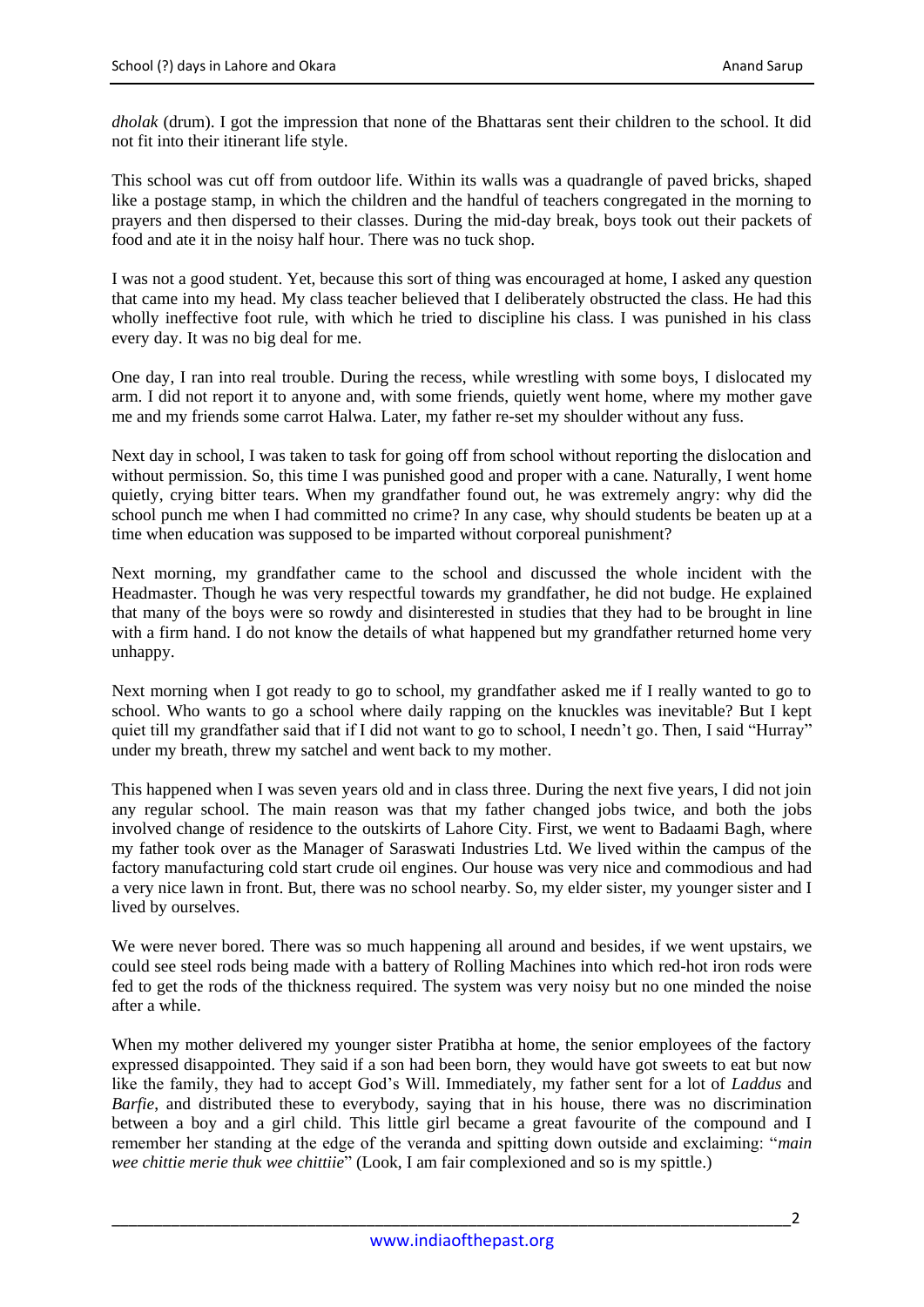Whenever I wanted company, I walked over to the factory, looked at what was going on and playfully joined the workers in whatever they were doing. The moulding shop with its pattern maker's cabin and its core burning chamber together with the bid iron melting furnaces were the closest to our home. It was fun watching the intricate work of making beautiful moulds and readying these for pouring golden red molten caste iron into the moulds and then waiting for the next twenty four hours for digging and extracting the grey coloured shapes to be worked on later into parts of the Oil Engines.

Because it was somewhat risky business, standing near the site of the operations of melting and pouring molten iron into the moulds was extremely fascinating. As the molten iron liquid came out of the furnace and was being put into giant pots, sparks flew all over the place. One of these sparks landed on my left foot and marked it for life. Yes, it was painful but it made me feel like a hero.

I did watch the men working on lathes, sawing and shaping machines, and the heavy press at work. But it was much more fascinating to watch the work in the smithy shop. Here the master smith took a piece of steel block, heated it in a fire kept going at very high temperature by a blower, hammered it into the desired shape initially with a heavy hammer, and then gave it final shape with a smaller hammer. The master blacksmith, Lachhman Singh, was always very kind. He always obliged me by letting me participate with a medium sized hammer and occasionally let me break big blocks of coal into smaller pieces. This gave me a sense of achievement.

This was all very nice until my mother sent for Lachhman Singh and berated him for making me, her only son, sit in the hot sun and break coals! Her anger abated only when Lachhman Singh cried bitter tears of contrition and pleaded that he was only carrying out the orders of my father to let me also learn something about his work. Of course, this merely shifted her sense of outrage towards my father whose pleas that if I was going to manage a factory in later life, these experiences would stand me in good stead, did not propitiate her anger. After this blowout between my parents, my mother got her bags ready to go to her father"s house. There she sat on the suitcase, looking like a tigress but we knew that she wouldn"t go because my father had only to make some peace-making gestures for her to melt till their next quarrel.

In these quarrels, we children were all with my father. He was a bit of a hero because he had made such a big jump from being a Head Accountant to the Manager of a mechanical workshop. He was bringing in new equipment all the time to remain ahead of the competition, and I was watching this process of transformation with great fascination. Who, in these circumstances had the time or the inclination to look at books, especially when one could also watch the big male duck go squawking after the dispersing trespassers out of the compound!

Once the factory successfully started producing cold start engines, my father"s previous boss (with whom he had been working as Head Accountant on three years earlier) requested him to take over the management of a hi-tech workshop he had started, across the Lahore City, on the Amritsar side of Lahore, at Moghalpura. Here again, though our home was a rather small portion of the office, we had access to a phone, which became available for our use after office hours. The factory here was in a huge shed, used for housing old Ditz Engines brought in for repairs. Of course, there was a foundry, an elaborate fitting shop for precision work and a very elaborate turning shop with high quality lathes, a big Shaping machine, two or three Milling Machines and several apparatuses for Gas and Electrical welding. It was war time, and this factory was producing shells and also stirrup pumps for supplies to the defence establishment.

As a kid of around ten years, there were plenty of things to do. One of the pastimes was to clamber up on the *Shahtoot* (mulberry) vine, and *Shisham* trees, when everyone else was looking the other way. Another great attraction in Moghalpura was the Tonga provided to the Manager for commuting to Lahore. Most of the time we made the trip by rail but, occasionally, we got a chance of travelling by Tonga. One of the reasons why riding on this dandy Tonga was a treat was its enormously tall horse and a big foot pedal bell, whose martial tone made people scramble out of the way of the Tonga.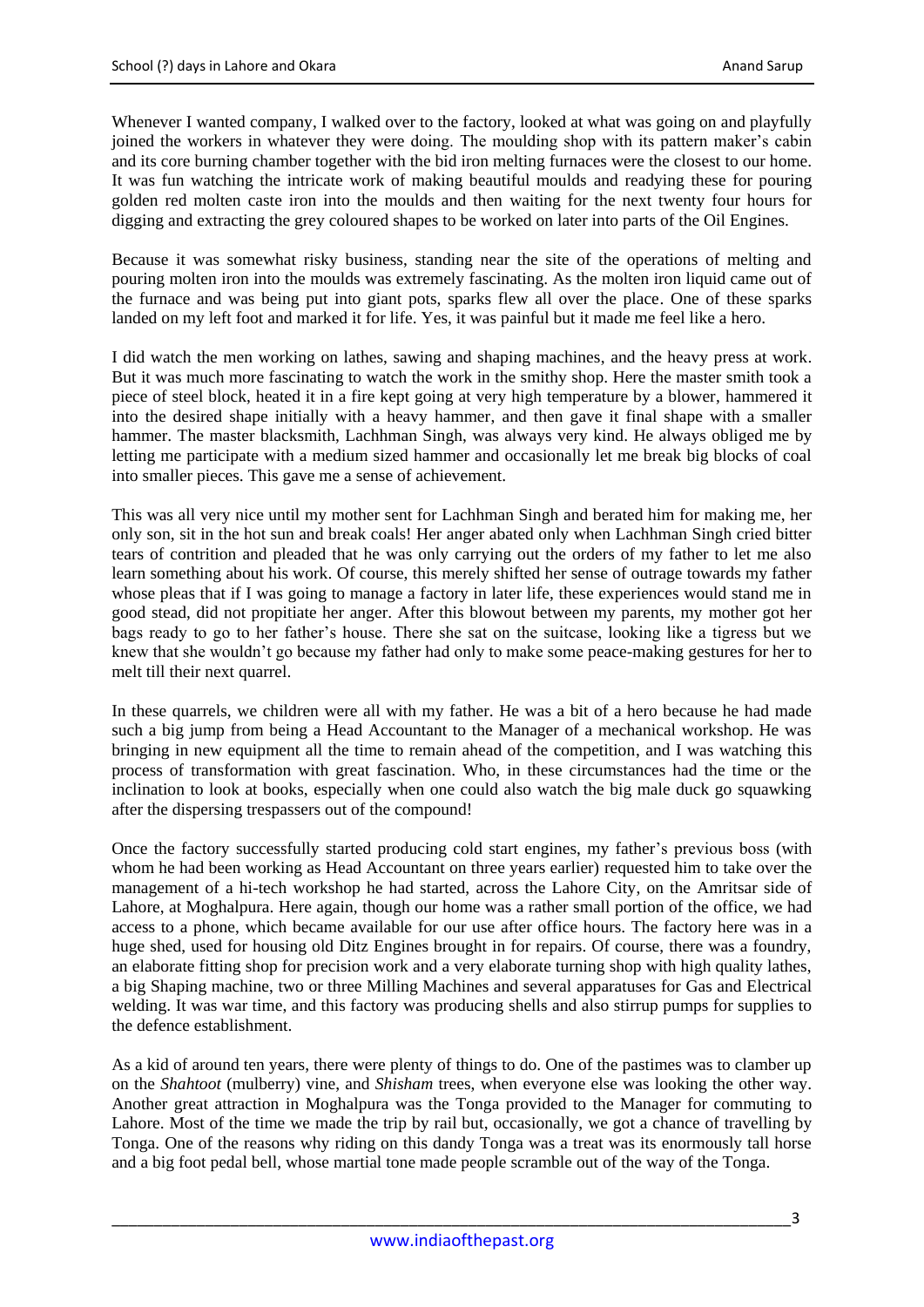During our stay in Moghalpura, my elder sister Leela and I did start going fitfully to an experimental school on the Nisbet Road, a good five miles from our home. However, we could not continue for long because travelling to and fro, either by a bicycle on which I carried my sister on the carrier or by train, was difficult. So, we lazed at home except for some lessons in Mathematics from Rishi Ram, a very competent "turner" and a matriculate, who commanded no real authority over us. The only thing I remember about these lessons is that quite often, my elder sister Leela upturned the lightweight sofa and then punished me by holding me down on it and finally sitting on me, for some real or imagined misdemeanour.

The next major change in our lives came when my father abruptly quit his job because he felt that his employer had made a disrespectable remark. The employer wanted to stop us from leaving but, being a determined man, my father left the factory premises quietly at night to a house he had hired in Qila Gujar Singh of Lahore. From this place, he tried to start an enterprise of his own. (His erstwhile employer advanced him the money for it). In the meantime, my sisters and I waited for getting settled in some school. By then, I had become twelve, old enough to go back to school and prepare for my matriculation examination in which I could appear only as a regular student of some regular school.

At this stage, I was taken for a pre-entrance examination for the DAV High School, which was the most prestigious non-government school in Lahore. Even today I wonder how I managed to pass the pre-entrance examination. I was happy to get in but soon got into trouble because I was unused to regular classes. However, except for Sanskrit, Physics, Chemistry and *Dharmashiksha*, I did quite well. In the Dharmashiksha class, my teacher, Mastan Chand, used to pull my ears and pinch me really hard for arguing with him. He always started with the recitation of Vedic Mantras in Sanskrit and expected the students to memorise these. Invariably, I protested. Why did he want us to memorise the Mantras in Sanskrit, which did not make sense to me? Why could he not tell us the mantra instead these in Hindi, which we would understand? For him, this argument was dangerously negative and it was against Sanskrit – the best of all languages to boot!

Our Sanskrit teacher was quite good. Without his knowledge, I picked up some of the basics which have stood me in good stead all my life. Of my Sanskrit teacher, I may live to tell a very interesting story about his surprise to see me at the Convocation in 1953 at Ambala.

Anyway, before I could settle down in DAV High School Lahore, another cataclysm interfered with my schooling. My mother, my sisters and I were with our maternal grandparents when we read in the Daily Tribune of August 20, 1942 that both my father and my uncle had been arrested. They had been caught red-handed with the cyclostyling machine and the Stencil *(Editor's note: These were used to print multiple copies of a document),* preparing pamphlets about the resolutions passed by the All India Congress Committee, on 9 August, 1942, urging all citizens to participate in agitation against the British Rule in the spirit of Do or Die.

The whole family rushed back to Lahore to be present during their trial. During this period, I discovered many things: not to be afraid of the Englishmen or their policemen, the bravery with which Congressmen stood up and owned what they had done, and the respectful attitude of the British Officers towards the freedom fighters. The officers looked at the trials thus: Just as they were doing their duty, by arresting and trying the Indian agitators, the Indians they were trying too were doing what was honourable as Indian Patriots. Anyway, both the brothers were sentenced to three years of Rigorous Imprisonment, after they stated in court that they had committed no crime, whereas the British were committing the crime of denying Indians their birth-right to freedom.

Even as children, my siblings and I felt like heroes. Notwithstanding this, very soon we had to abandon Lahore. The family got divided: two of my sisters and I went to live with our paternal grandparents in Okara, and my mother and my other siblings went to live with my maternal grandparents in Montgomery.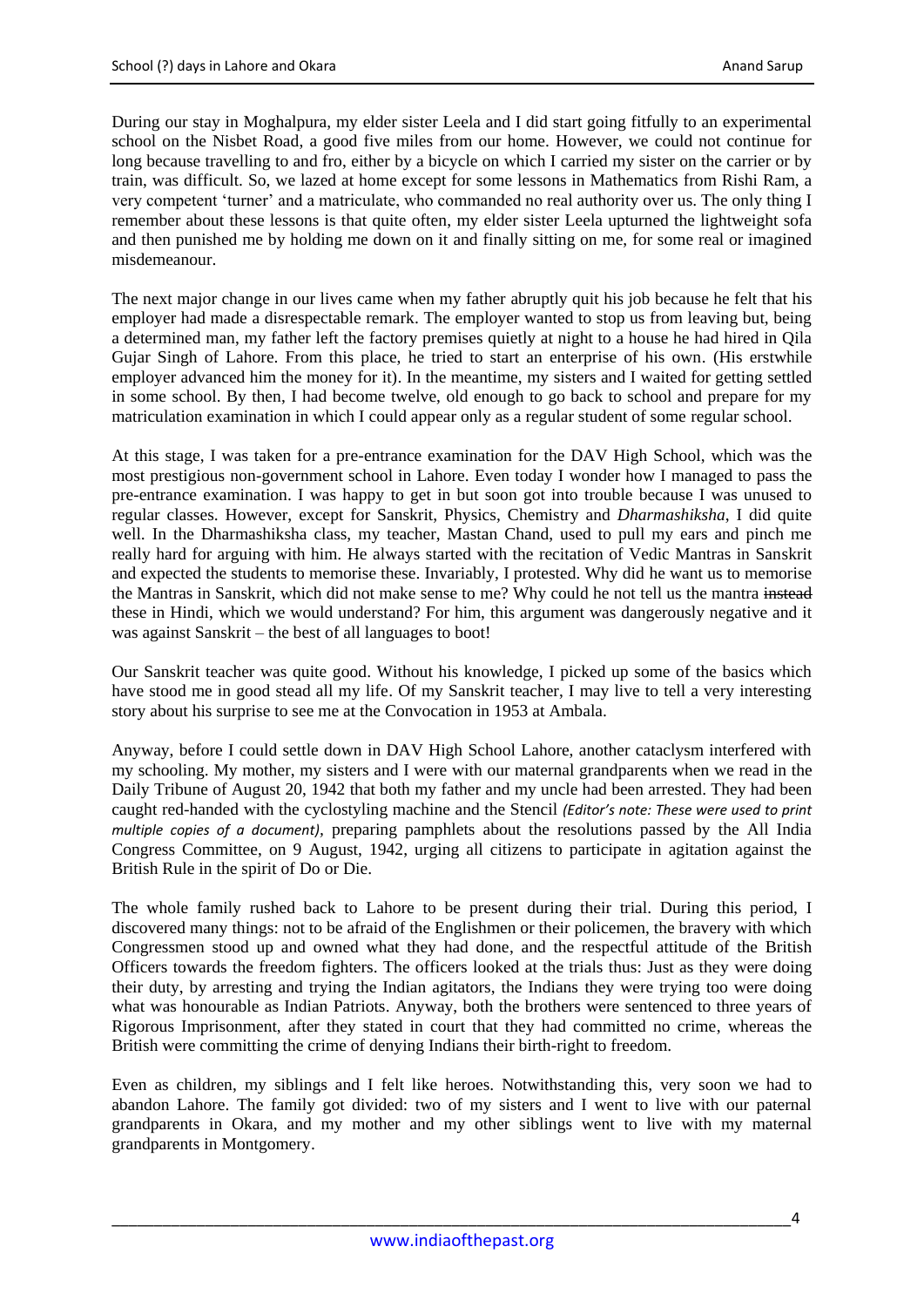I had to join the M.B. High School in Okara in the ninth standard. I was quite comfortable with this. Most of the teachers, and also the Headmaster, had been my grandfather"s students. They were very encouraging and indulgent. They encouraged me to participate in sports. Lo and behold, though a city  $boy - a$  sissy, by definition – I stood first in the Long Jump! Surinder Nath was an outstanding History teacher. Our Science teacher too was a gem of a person who generated a lot of enthusiasm for the study of science to understand life around us. I also recall how our Geography teacher used maps, charts and a large globe to help us understand natural phenomena.

I also enjoyed my status in the house. My grandfather had always had his head in the clouds. He had never gone to the market to buy the requirements of the house. So, I became a sort of man of the house. I bought the vegetables and other provisions – and also the fodder for our gentle and generous Sahiwal cow. I tried to learn to milk the cow but did not succeed.

Even though I was quite contented and happy at Okara, my sisters and I had to return to Lahore when my father was released for a few months on parole, after he was injured in a lathi-charge in the jail.

In Lahore, I re-joined the DAV High school, this time in the tenth standard, to be taught by the same teachers. I happily readapted to the environment. However, when the third quarterly examination was held, I failed in Physics, Chemistry and Sanskrit. Following the custom of those days, my name was put up on the notice board as one of the students who would not be allowed to appear in tenth standard of the Board Examination, commonly called the Matriculation (or Matric) exam.

I went in appeal against the order and sought an interview with the Principal, Lala Suraj Bhan. When I appeared before him, he asked me why, in spite of such poor results, I expected to be allowed to appear in the Matriculation exam. When I told him how I had had to leave and go away because of my father's arrest and incarceration for participation in the freedom struggle, he told me that I should forgive the school for its lapse of memory. He said that not only would I be allowed to take the exam, but also I would be treated as a school project, to be given special tuition and enabled to make up for lost time. Later, Lala Suraj Bhan became a very distinguished Vice Chancellor of Punjab University. When I told him that but for him, I would never have got the chance to become the Education Secretary for India, he had a hearty laugh and told me that here was one Education Secretary, he could claim owed his position because of his initial contact with him.

I am happy to conclude this story with the fact that I passed the Matriculation exam in the Second Division, getting 10 marks short of the First Division. *(Editor's note: Getting a First Division was considered a very high level of achievement at that time, and a 'high Second Division', which the author got, was a high level of achievement.)*

## **Epilogue**

Looking back, I feel that what I missed by not going to schools for many years was not very important. During the days when I was supposedly wasting my time running around, and going in and out of the workshops, I was learning not only by observing others at work but also through my own casual participation. More importantly, I acquired respect for physical work, understood the relationship between various steps in manufacturing processes, and realized the value of nonacademic activities. I am also disposed to thing that my grandfather and my father had a wellconsidered plan to give me holistic education, which seemed to have been influenced by the examples of Rabindranath Tagore, and, of course, their own experiences.

My grandfather was a very learned man who educated himself, according to what were the needs of his situation. My father too had failed in his Intermediate examination ((*Editor's note: The Intermediate examination was for a college degree at a level lower than a Bachelor's degree.)*. Nevertheless, starting as a self-taught journeyman electrician, he went on to become a very competent accountant and then managed to steer a loss making factory, after dismissing the graduate engineer, into a profitable concern in a matter of two years.